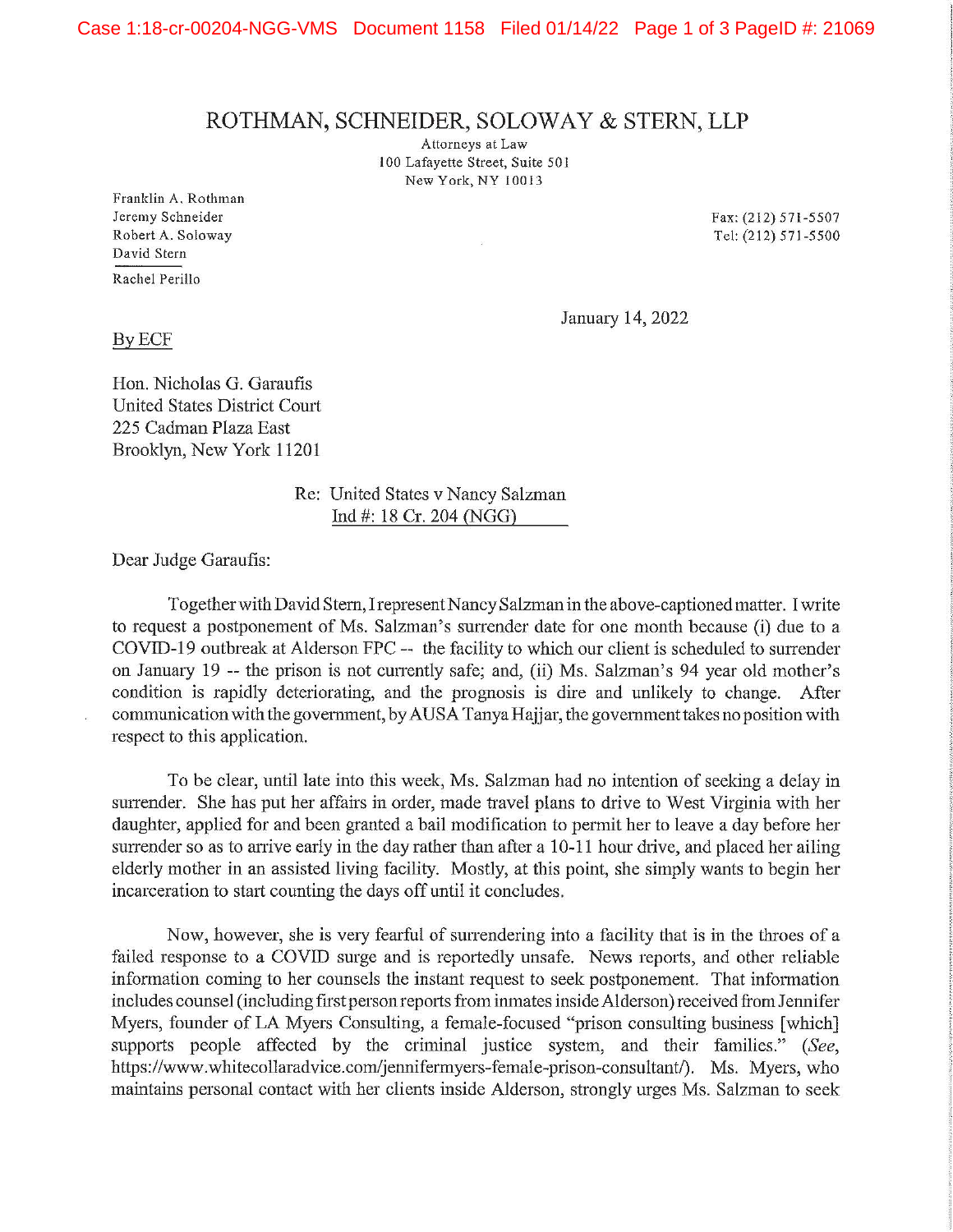delay in surrender for her personal safety until the surge at Alderson abates, even if her desire is to "get it [her sentence] begun to move toward its completion." Local and national news reports corroborate her fears. On January 5, 2022, one local news outlet reported as follows:

Velma Bowers, a friend of some of the inmates and former inmate herself says through the limited contact the inmates are able to have with the outside, they report nearly 165 cases of COVID and conditions that are only getting worse. 'They're not following CDC guidelines there, the staff is not wearing masks. The inmates have to buy their own meds, and at one point, they have to cut commissary down to \$25, which is not a lot to buy personal items plus your own meds.'

*(See,* https://woay.com/loved-ones-protest-against-poor-inmate-treatment-at-a-local-prison-aftercovid-19-outbreak/).

Forbes Magazine reported on December 24, 2021:

In FPC Alderson, an all women's minimum security prison camp in West Virginia, COVID cases are spiking. Of the 665 female imnates at the institution, 108 have active COVID cases (December 23, 2022) and 43 have recently recovered ... over 20% are currently or recently infected. Paul Petruzzi, an attorney who represents women at the facility told me, *'The conditions there are just abhorrent. Women are sick, there is no hot water in the quarantine unit and staff is short. I've contacted the mayor (of Alderson, WV), the Bureau of Prisons and anyone who will look into this crisis.* '

*(See,* https://www.forbes.com/sites/walterpavlo/2021/l2/24/the-womens-federalprison-camp-at-alderson-in-middle-of-covid-19-outbreak/?sh=29f6244920c0).<sup>1</sup>

As for the condition of Ms. Salzman's mother, she has recently become a resident of a New Jersey assisted living facility, which is chronically under-staffed due to the COVID surge, and other structural staffing obstacles. Her mother is supposed to be awakened once every several hours to use the toilet, but on Tuesday of this week she got out of bed herself due to not being properly attended and fell forward on her face. A photograph is filed under seal as Exhibit A evidencing the effect of the fractured orbit she suffered, which injury is causing substantial hindrance to the functioning of her sinuses and ability to breathe. An appointment at an off-site medical facility is scheduled for Wednesday, January 19 (our client's surrender date) for imaging and evaluation, and Ms. Salzman would very much like to attend. If she and her daughter leave for Alderson on January 18, no family member will be able to go with Nancy's mother to the medical appointment, and Ms.

 $\mathbf{I}$ 

Today the BOP website reports 27 inmate positives at Alderson, but prisoners claim these figures are dramatically under-reported.